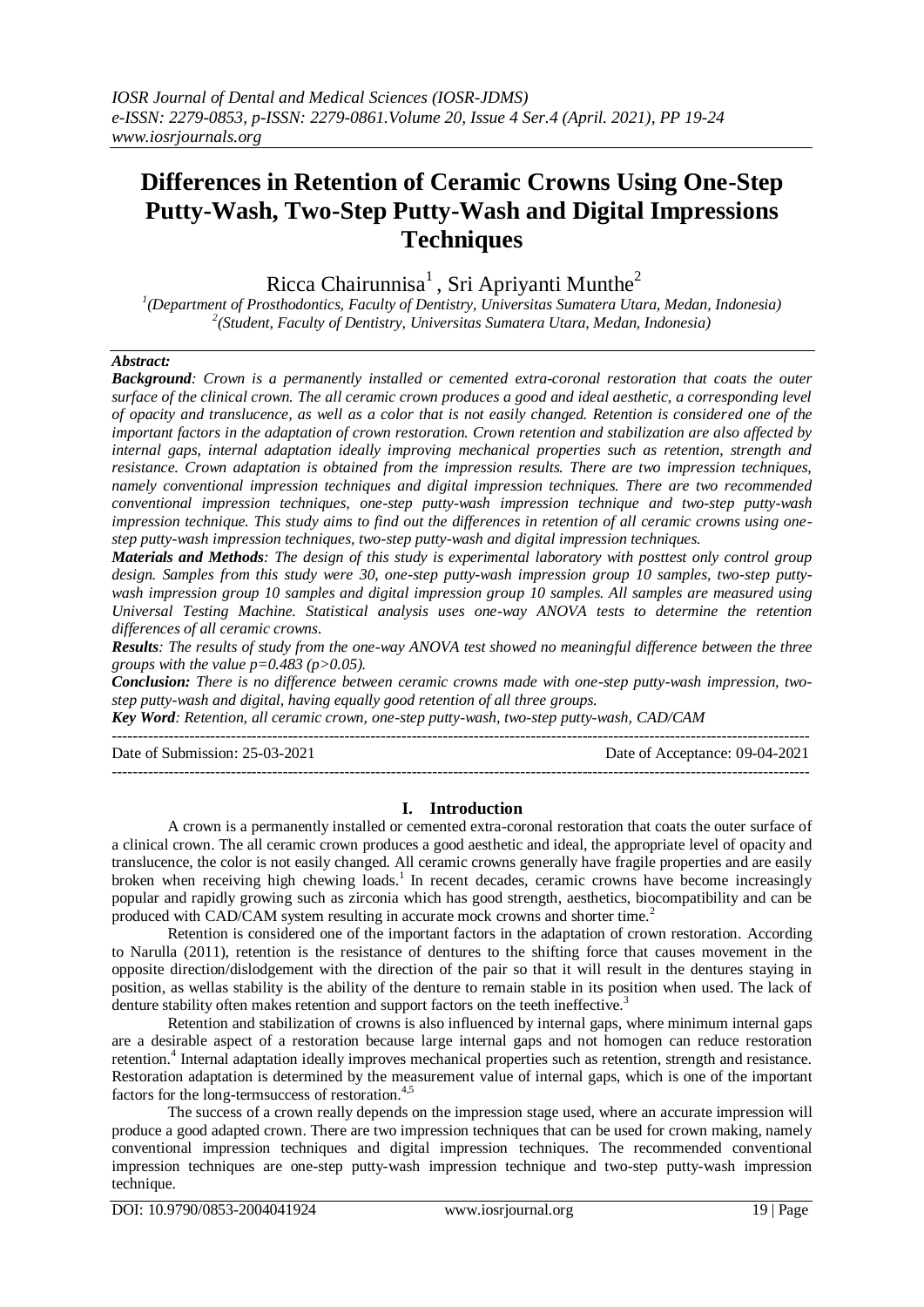One-step putty-wash impression technique is impression with putty material and wash material stirred simultaneously then placed on the prepared buffer gear, while the two-step putty-wash impression technique is impression with putty material made first and left setting then the wash material is added and the mold is reinserted. 6,7 Another impression technique that can be used to overcome the shortcomings of conventional impression techniques is digital impression techniques. On digital impression the data is taken directly from the patient's mouth using an intraoral scanner, after which the utilization of design and manufacturing with the help of a computer (CAD/CAM). The advantages of digital impression include more efficient use of time compared to conventional impression and producing better, more accurate prints and more convenient processes for patients.<sup>8</sup>

Seelbach et al (2013) the results of the study can be concluded that most conventional two-step puttywash impression techniques show greater errors than conventional one-step putty-wash impression techniques. As seen from the mold distortion during the wash impression step, the material impression is distorted so that an error occurs in the dimensions of the mold.<sup>9</sup> Chugh et al (2012) two-step putty-wash technique with uniform and controlled wash space is recommended for the manufacture of stone models that will result in proper restoration.<sup>10</sup> Gabor et al (2017), the use of digital impression techniques can eliminate all the risk of errors that occur when using conventional impression techniques. The study shows the success rate in digital techniques is higher than conventional. $^{11}$ 

Layla et al (2018), conducted a study with the aim of evaluating the strength of the zirconia crown retreat attached with two types of resin cement under changes in environmental pressure with a preparatory wall of  $6^{\circ}$ -12°. The conclusion of the study is that resin cement can affect the retention strength of zircon crowns. <sup>12</sup>

This study aims to find out the differences in retention of all ceramic crowns using one-step putty-wash impression techniques, two-step putty-wash impression techniques and digital impression techniques.

# **II. Material And Methods**

The design of this study was experimental laboratory with posttest only control group design. This study used two main models made from alloy (copper alloy and zinc metal) seated on the base of the main model with a diameter of 30 mm, height 25 mm and made edges at the top with a diameter of 6 mm (Figure 1a). The main model 1 has a diameter of 10 mm, height of 6.5 mm, shoulder margin of 1.5 mm, taper 5<sup>°</sup> and an angle of 30º (interlock) to simulate the prepared tooth (Figure 1b) and the main model 2 has a diameter of 10 mm, height of 8 mm to simulate unprepared tooth (Figure 1c).<sup>13</sup> In this study the minimum sample count was estimated based on Federer's formula and the total sample was 30, 10 cast model samples one-step putty-wash impression techniques, 10 cast model samples two-step putty-wash impression techniques and 10 ceramic crown samples digital impression techniques. The sample making and sample measurement was conducted at the Research Laboratory of the Department of Prosthodontics FKG USU. This study was conducted in January– March 2020.





#### **Procedure methodology**

1. One-Step Putty-Wash Impression Technique

In one-step impression techniques, the putty materials are manipulated by hand and placed on a impression tray. Then the wash material is injected on a impression tray which already contains putty material and wash material injected around the main model 2 to print evenly (Figure 2). The impression tray that has been filled with putty and wash material were placed on the main model 2 and wait until it were set for 2-3 minutes, after material were set the impression tray is removed from the main model then rinsed with water and let stand at room temperature for 30 minutes (Figure 3). After that the mold is filled with dental stone type IV with a ratio of 25 gr: 6 ml of water. The impression is left were set and the cast model is removed from the impression tray and groomed (Figure 4). Furthermore, the main models 1 and 2 are sent to the laboratory for the manufacture of ceramic crowns.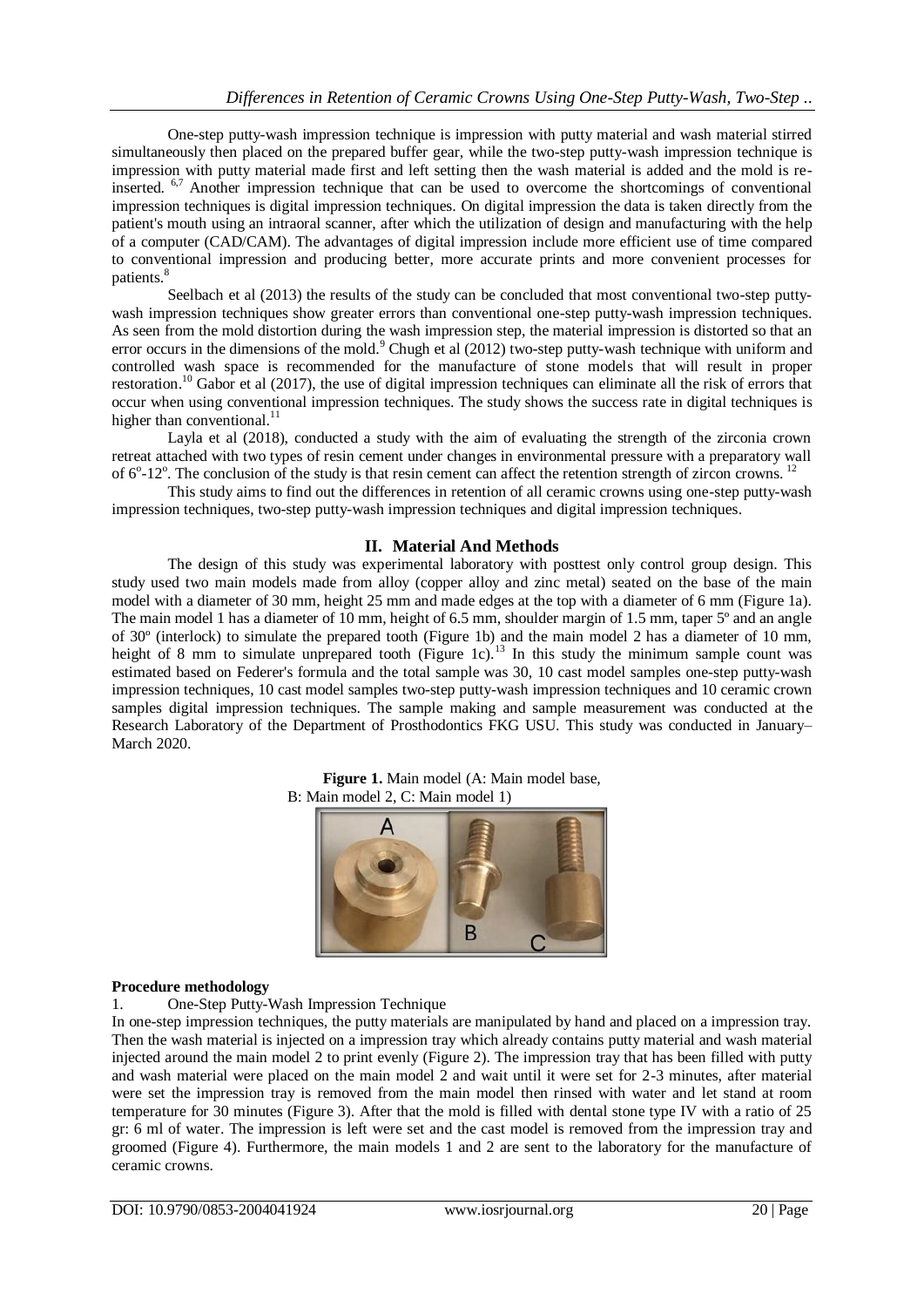**Figure 2.** One-step impression (A: The wash material injected on top of the putty material; B: The wash material injected into main model)



**Figure 3.** The one-step impression **Figure 4.** Cast model of one-step

putty-wash putty-wash



2. Two-Step Putty-Wash Impression Technique

In the two-step impression technique, putty material was manipulated by hand and placed first on the impression tray. Then the spacer was placed over the putty material as a space for the wash material. Then the impression tray was place on the main model and waited until it set. After material setting, spacer taken and injected wash material on top the putty impression and around the main model 2 then re-mold and wait until it set for 2-3 minutes (Figure 5). After material were set the impression tray is removed from the main model then rinsed with water and let stand at room temperature for 30 minutes (Figure 6). After that the mold is filled with dental stone type IV with a ratio of 25 gr: 6 ml of water. The result of the mold is left until hardened and then the cast model is removed from the impression tray and spruced up. Furthermore, the main models 1 and 2 are sent to the laboratory for the manufacture of ceramic crowns (Figure 7).

**Figure 5.** Two-step impression (A: Inject wash material over putty material; B: Also inject on top of main model)

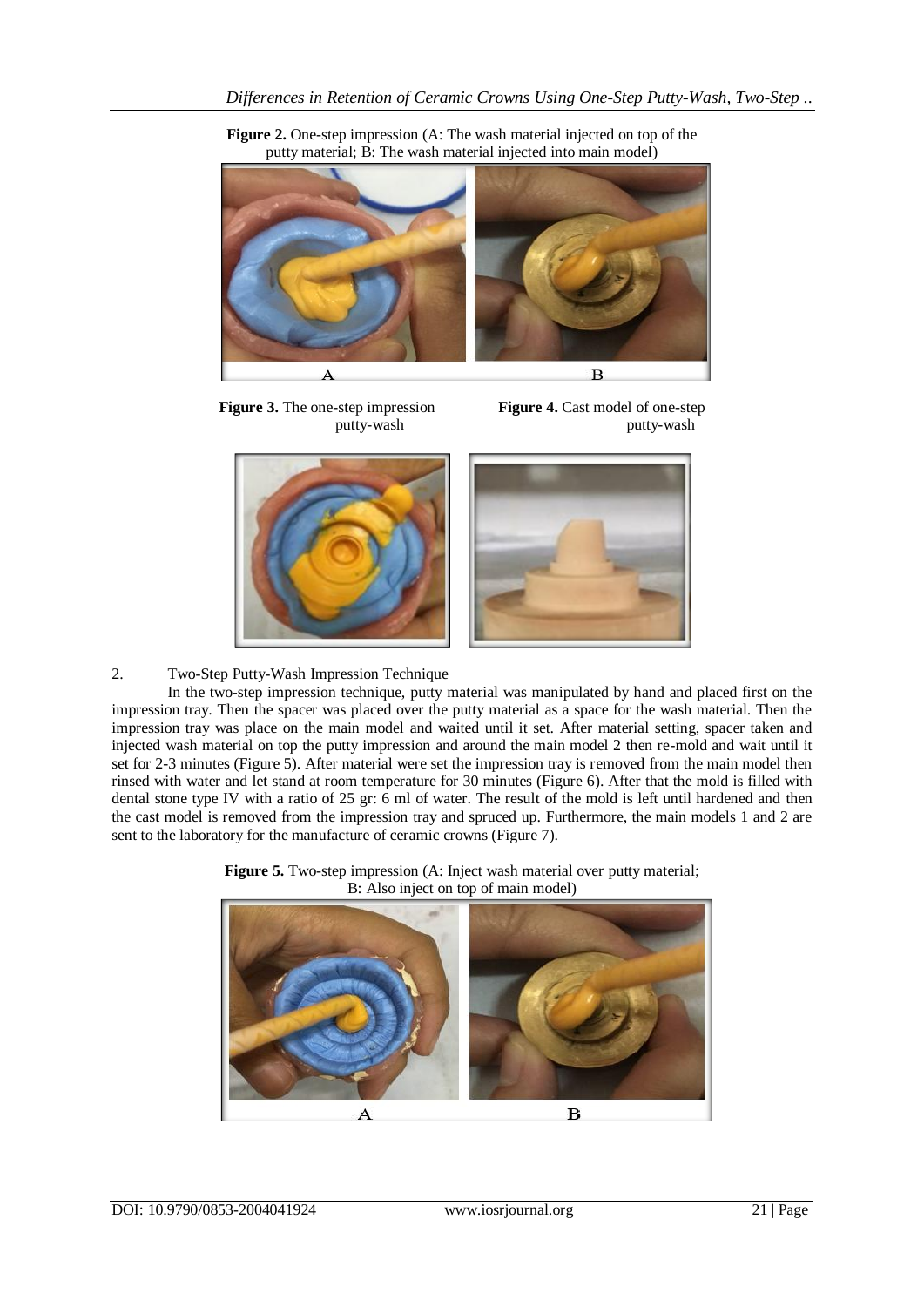

3. Digital Impression Technique

In digital impression techniques, the main model is scanned using an intraoral scanner (TRIOS) (Figure 8), the result of the file is processed to the next stage of making the design with CAD / CAM and continued the milling process. All stages in the laboratory for one-step putty-wash, two-step putty-wash and digital techniques were the same. The main model 1 was scanned to get a reference to the shape and size of the crown, while the main model 2 was for determining the design of a ceramic crown (Figure 9). After the crown is completed in milling proceed to the sintering stage for 10 hours with a peak temperature of  $1500^{\circ}$ C which aims to improve the structure of the ceramic crown.









## 4. Sample Measurement

Measurement using universal testing machine. Measurements are performed based on impression techniques, one-step putty-wash and two-step putty-wash impression using a working model (Fig 10a) and digital impression using main model 2 (Fig 10b), the working model and main model 2 are attached to the brackets on the bottom side and the hooks of the tool squeeze the crown and lock tightly. After that, the tensile test is carried out until the crown is slowly detached from the working model and main model 2. The resulting load data is then observed and recorded.



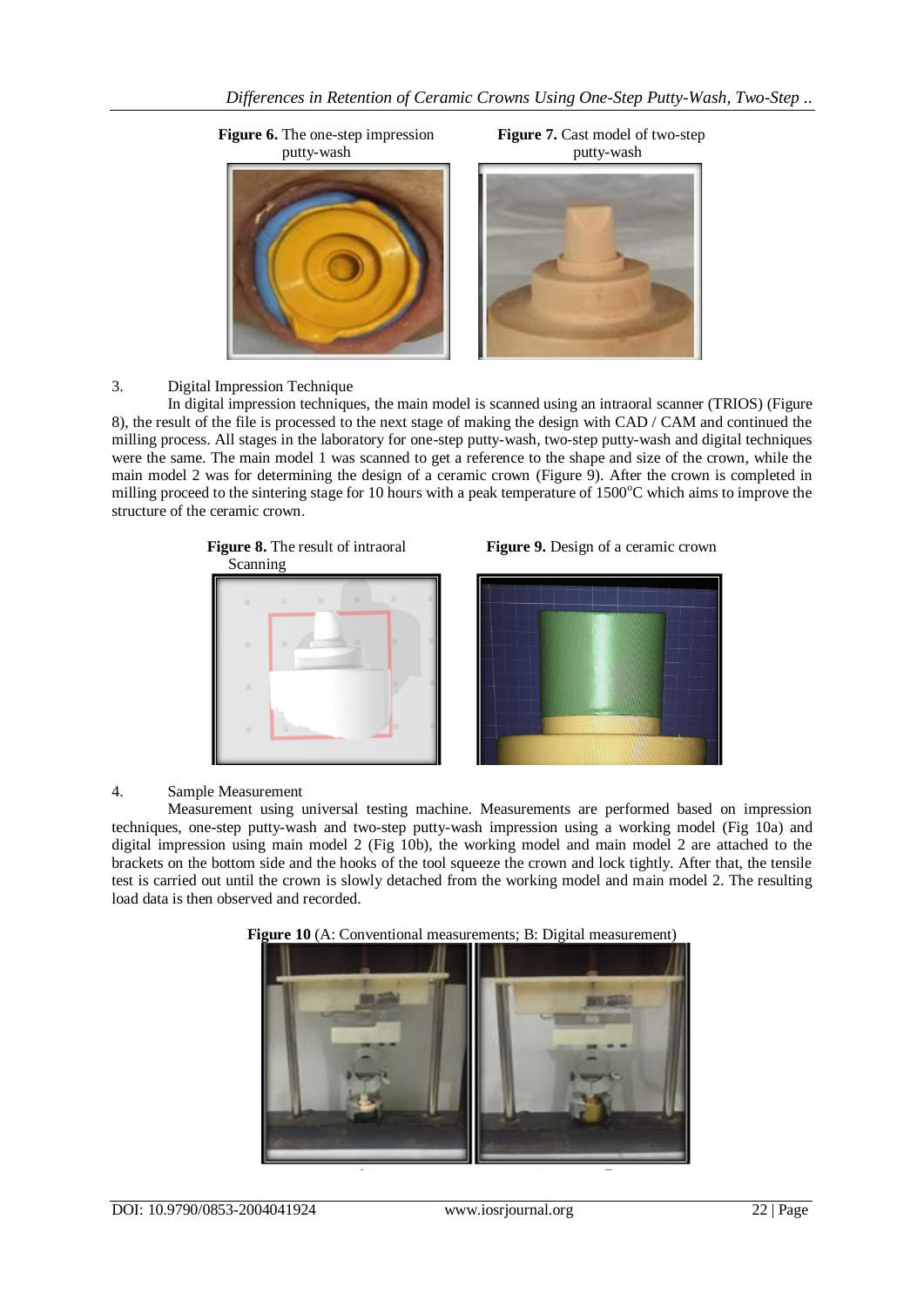## **III. Result**

In this study there were three groups, namely one-step putty-wash impression technique (Group A), two-step putty-wash impression technique (Group B) and digital impression technique (Group C). The study was conducted to obtain retention scores generated from all three groups using the Universal Testing Machine. The average retention value in group A is 26.44 N with a standard deviation of 15.25 N, group B is 35.20 N with a standard deviation of 19.68 N and group C is 35.03 N with a standard deviation of 19.68 N (Graph 1). One-way ANOVA test results obtained a value of  $p=0.483$  ( $p>0.05$ ) which means there is no retention difference between the three impression techniques (Table 1).





**Table 1.** The differences in retention of ceramic crowns using one-step putty-wash, two-step putty-wash and digital impressions techniques.

| Group | Retention $(N)$ |                   |       |
|-------|-----------------|-------------------|-------|
|       | n               | $x \pm SD$        |       |
| A     | 10              | $26,44 \pm 15,25$ |       |
| В     | 10              | $35,20 \pm 19,68$ | 0,483 |
|       | 10              | $35,03 \pm 19,68$ |       |

### **IV. Discussion**

Differences in the retention of ceramic crowns can occur due to several factors, including the resulting preparation, freedom of displacement or geometry preparation, the magnitude of dislodging forces, type of luting agent, cement space, roughness of the internal surface of dentures/fitting surfaces, segmented materials and impression techniques.<sup>3</sup> In this study, several factors have been controlled such as the resulting preparation, geometry preparation, the magnitude of dislodging forces, cement space using the smallest value of 20 μm, and the roughness of the internal surface of dentures/fitting surface that is the crown zircon.

The factor that most influenced the results of this study was the accuracy of the printouts of the impression techniques used. In this study, polyvinyl siloxane impression materials were used for impression that has been reported as accurate impression material and the most stable in dimensions.<sup>14</sup> The results of this study showed that the two-step putty-wash impression technique is better than the one-step putty-wash impression technique. In one-step putty impression**-**wash is often the part of the preparation margin printed by the putty material is not detailed in impression the margin and thickness of the wash material tends to be uncontrolled which can result in a change in dimensions. In addition, in one-step putty**-**wash impression there is a tendency to the formation of air bubbles in the mold when compared to the impression of two-step putty-wash.<sup>6</sup> This is in accordance with the research of Nissan et al (2000), which states that the two-step putty-wash impression technique is more accurate because there is room for polymerized wash and Chugh et al (2012), which states that two-step putty-wash impression techniques with controlled wash space are recommended for the manufacture of stone models because they can produce accurate restoration.<sup>10</sup>

Digital impression techniques have a small retention value compared to the two-step putty-wash technique. Digital impression has limitations such as acquisition and data processing, improper calculation of CAD/CAM software causing large gaps.<sup>15</sup> The size of cement space has an influence on the adaptation of ceramic crowns. Too small cement space can result in the margin of error of the CAM system at the milling stage in producing crowns resulting in different retention values of each crown. The CAM system has